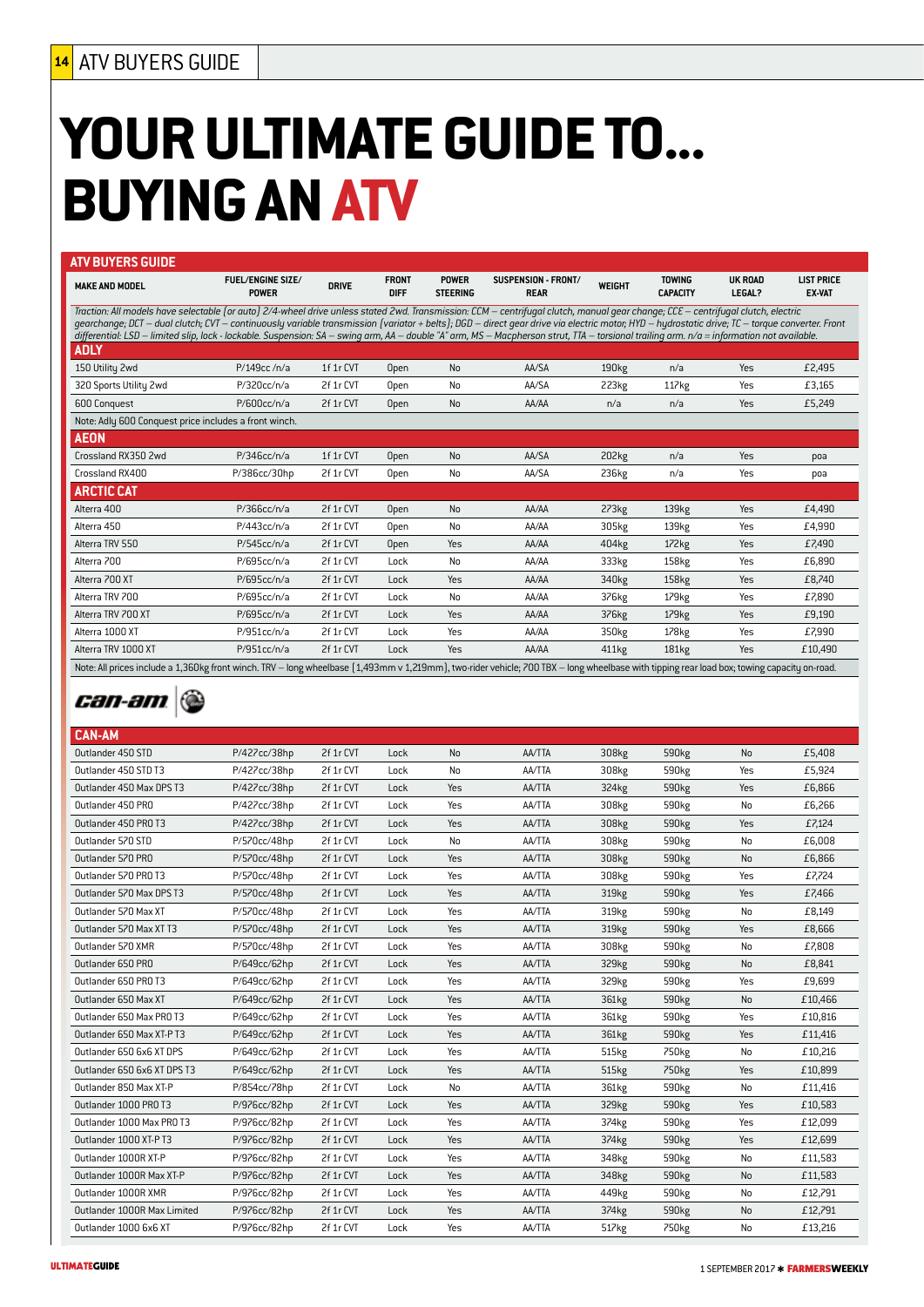### ATV BUYERS GUIDE **<sup>15</sup>**

| ATV BUYERS GUIDE                                                                                                                                                                                                                                                                                                                                                                                                             |                                          |              |                             |                                 |                                    |                   |                                  |                          |                                    |
|------------------------------------------------------------------------------------------------------------------------------------------------------------------------------------------------------------------------------------------------------------------------------------------------------------------------------------------------------------------------------------------------------------------------------|------------------------------------------|--------------|-----------------------------|---------------------------------|------------------------------------|-------------------|----------------------------------|--------------------------|------------------------------------|
| <b>MAKE AND MODEL</b>                                                                                                                                                                                                                                                                                                                                                                                                        | <b>FUEL/ENGINE SIZE/</b><br><b>POWER</b> | <b>DRIVE</b> | <b>FRONT</b><br><b>DIFF</b> | <b>POWER</b><br><b>STEERING</b> | SUSPENSION - FRONT/<br><b>REAR</b> | WEIGHT            | <b>TOWING</b><br><b>CAPACITY</b> | <b>UK ROAD</b><br>LEGAL? | <b>LIST PRICE</b><br><b>EX-VAT</b> |
| Outlander 1000 6x6 XT T3                                                                                                                                                                                                                                                                                                                                                                                                     | P/976cc/82hp                             | 2f 1r CVT    | Lock                        | Yes                             | AA/TTA                             | 517 <sub>kg</sub> | 750 <sub>kg</sub>                | Yes                      | £13,558                            |
| Note: T3 and XT model prices include a front winch. XT - heavy-duty front/rear bumpers, hand guards, more aggressive tyres, aluminium wheels, power steering; Max versions have longer<br>wheelbase and convertible rack/passenger seat. T3 road legal models have turning and brake lights, mirrors, horn, trailer lights socket, lockable fuel and storage covers, park transmission<br>lock, tow hitch and seat backrest. |                                          |              |                             |                                 |                                    |                   |                                  |                          |                                    |
| <b>CECTEK</b>                                                                                                                                                                                                                                                                                                                                                                                                                |                                          |              |                             |                                 |                                    |                   |                                  |                          |                                    |
| 500 EFI Gladiator                                                                                                                                                                                                                                                                                                                                                                                                            | P/496cc/40hp                             | 2f 1r CVT    | Open                        | No                              | AA/AA                              | 344kg             | 450kg                            | Yes                      | £5.333                             |
| Note: Front winch optional.                                                                                                                                                                                                                                                                                                                                                                                                  |                                          |              |                             |                                 |                                    |                   |                                  |                          |                                    |
| ECO CHARGER                                                                                                                                                                                                                                                                                                                                                                                                                  |                                          |              |                             |                                 |                                    |                   |                                  |                          |                                    |
| Dominator 2wd                                                                                                                                                                                                                                                                                                                                                                                                                | E/72V/15kW                               | 2f 1r DGD    | <b>No</b>                   | No                              | AA/AA                              | 389 <sub>kg</sub> | 300 <sub>kg</sub>                | Yes                      | £8,999*                            |
| Eliminator                                                                                                                                                                                                                                                                                                                                                                                                                   | E/72V/15kW                               | 4f 1r DGD    | Open                        | No                              | AA/AA                              | 490kg             | 500 <sub>kg</sub>                | Yes                      | £9,999*                            |
| Terminator 6x6                                                                                                                                                                                                                                                                                                                                                                                                               | E/72V/15kW                               | 4f 1r DGD    | Open                        | <b>No</b>                       | AA/AA                              | 650 <sub>kg</sub> | 300 <sub>kg</sub>                | Yes                      | poa                                |
| Note: Front winch optional. Terminator 6x6 convertible to 4x4 by unbolting rear chassis and tipping load box. * Plus £995 intelligent charger to validate warranty.<br>HONDA                                                                                                                                                                                                                                                 |                                          |              |                             |                                 |                                    |                   |                                  |                          |                                    |
| Fourtrax 250 2wd                                                                                                                                                                                                                                                                                                                                                                                                             | P/229cc/n/a                              | 5f 1r CCM    | No                          | No                              | AA/SA                              | 190 <sub>kg</sub> | 225kg                            | No                       | £4,220                             |
| Fourtrax 250 ES 2wd                                                                                                                                                                                                                                                                                                                                                                                                          | P/229cc/n/a                              | 5f 1r CCE    | No                          | No                              | AA/SA                              | 193 <sub>kg</sub> | 225kg                            | No                       | £4,420                             |
| Fourtrax 420 2wd                                                                                                                                                                                                                                                                                                                                                                                                             | P/420cc/n/a                              | 5f 1r CCM    | <b>No</b>                   | No                              | AA/SA                              | 249 <sub>kg</sub> | 385kg                            | <b>No</b>                | £5,400                             |
| Fourtrax 420 ES 2wd                                                                                                                                                                                                                                                                                                                                                                                                          | P/420cc/n/a                              | 5f 1r CCE    | No                          | No                              | AA/SA                              | 250 <sub>kg</sub> | 385kg                            | No                       | £5,650                             |
| Fourtrax 420                                                                                                                                                                                                                                                                                                                                                                                                                 | P/420cc/n/a                              | 5f 1r CCM    | <b>LSD</b>                  | No                              | AA/SA                              | 265 <sub>kg</sub> | 385kg                            | No                       | £6,150                             |
| Fourtrax 420 ES                                                                                                                                                                                                                                                                                                                                                                                                              | P/420cc/n/a                              | 5f 1r CCE    | LSD                         | No                              | AA/SA                              | 266kg             | 385kg                            | No                       | £6,595                             |
| Fourtrax 420 PS                                                                                                                                                                                                                                                                                                                                                                                                              | P/420cc/n/a                              | 5f 1r CCM    | <b>LSD</b>                  | Yes                             | AA/SA                              | 271 <sub>kg</sub> | 385kg                            | No                       | £6,595                             |
| Fourtrax 420 DCT PS                                                                                                                                                                                                                                                                                                                                                                                                          | P/420cc/n/a                              | 5f 1r DCT    | <b>LSD</b>                  | Yes                             | AA/SA                              | 277 <sub>kg</sub> | 385kg                            | No                       | £6,995                             |
| Fourtrax 420 DCT PS IRS                                                                                                                                                                                                                                                                                                                                                                                                      | P/420cc/n/a                              | 5f 1r DCT    | <b>LSD</b>                  | Yes                             | AA/AA                              | 311kg             | 385kg                            | <b>No</b>                | £7,295                             |
| Foreman 500 PS                                                                                                                                                                                                                                                                                                                                                                                                               | P/475cc/n/a                              | 5f 1r CCM    | Lock                        | Yes                             | AA/SA                              | 282kg             | 385kg                            | No                       | £7,495                             |
| Foreman 500 ES PS                                                                                                                                                                                                                                                                                                                                                                                                            | P/475cc/n/a                              | 5f 1r CCE    | Lock                        | Yes                             | AA/SA                              | 275kg             | 385kg                            | No                       | £7,995                             |
| Foreman 500 PS IRS                                                                                                                                                                                                                                                                                                                                                                                                           | P/475cc/n/a                              | 5f 1r CCM    | Lock                        | Yes                             | AA/AA                              | 308kg             | 385kg                            | No                       | £7,895                             |
| Foreman 500 DCT IRS PS                                                                                                                                                                                                                                                                                                                                                                                                       | P/475cc/n/a                              | 10f 2r DCT   | Lock                        | Yes                             | AA/AA                              | 327 <sub>kg</sub> | 600 <sub>kg</sub>                | No                       | £8,195                             |
| Rincon 680 AT IRS                                                                                                                                                                                                                                                                                                                                                                                                            | P/675cc/n/a                              | 3f 1r TC     | LSD                         | No                              | AA/SA                              | 277kg             | 385kg                            | No                       | £8,999                             |
| Note: ES – electric manual shift; DCT – selectable manual electric or automatic dual clutch gear shift; Rincon AT – automatic gear shift with torque converter.                                                                                                                                                                                                                                                              |                                          |              |                             |                                 |                                    |                   |                                  |                          |                                    |
| KAWASAKI                                                                                                                                                                                                                                                                                                                                                                                                                     |                                          |              |                             |                                 |                                    |                   |                                  |                          |                                    |
| Brute Force 300 2wd                                                                                                                                                                                                                                                                                                                                                                                                          | P/271cc/22hp                             | 2f 1r CVT    | No                          | No                              | AA/SA                              | 242kg             | 227 <sub>kg</sub>                | No                       | £4,329                             |
| Brute Force 750 EPS                                                                                                                                                                                                                                                                                                                                                                                                          | P/749cc/50hp                             | 2f 1r CVT    | LSD                         | Yes                             | AA/AA                              | 316kg             | 567 <sub>kg</sub>                | No                       | £7,629                             |
| Brute Force 750 EPS Camo                                                                                                                                                                                                                                                                                                                                                                                                     | P/749cc/50hp                             | 2f 1r CVT    | <b>LSD</b>                  | Yes                             | AA/AA                              | 316kg             | 567kg                            | No                       | £7,929                             |
| <b>LINHAI</b>                                                                                                                                                                                                                                                                                                                                                                                                                |                                          |              |                             |                                 |                                    |                   |                                  |                          |                                    |
| M01250 2wd                                                                                                                                                                                                                                                                                                                                                                                                                   | P/250cc/n/a                              | 1f 1r CVT    | <b>No</b>                   | No                              | AA/SW                              | n/a               | n/a                              | No                       | £1,832                             |
| <b>NEW FORCE</b>                                                                                                                                                                                                                                                                                                                                                                                                             |                                          |              |                             |                                 |                                    |                   |                                  |                          |                                    |
| Countryman 150 2wd                                                                                                                                                                                                                                                                                                                                                                                                           | P/150cc/n/a                              | 1f 1r CVT    | No                          | No                              | AA/SA                              | 170 <sub>kg</sub> | 170 <sub>kg</sub>                | Yes                      | £1,875                             |
| NF200 2wd                                                                                                                                                                                                                                                                                                                                                                                                                    | P/178cc/n/a                              | 1f 1r CVT    | No                          | No                              | AA/SA                              | 176kg             | 175kg                            | Yes                      | £2,250                             |

### **CD POLARIS**

| <b>POLARIS</b>                                                                                                                                                                           |              |           |           |     |       |       |       |      |         |  |  |
|------------------------------------------------------------------------------------------------------------------------------------------------------------------------------------------|--------------|-----------|-----------|-----|-------|-------|-------|------|---------|--|--|
| Sportsman 570                                                                                                                                                                            | P/567cc/44hp | 2f 1r CVT | <b>No</b> | No  | MS/AA | 318kg | 556kg | £300 | £5,999  |  |  |
| Sportsman 570 EPS                                                                                                                                                                        | P/567cc/44hp | 2f 1r CVT | No        | Yes | MS/AA | 323kg | 556kg | £200 | £6,599  |  |  |
| Sportsman 570 EPS SP*                                                                                                                                                                    | P/567cc/44hp | 2f 1r CVT | <b>No</b> | Yes | AA/AA | 332kg | 556kg | £200 | £7,699  |  |  |
| Sportsman X2 570 EPS**                                                                                                                                                                   | P/567cc/44hp | 2f 1r CVT | No        | Yes | MS/AA | 361kg | 556kg | £200 | £6,799  |  |  |
| Sportsman 570 6x6 Big Boss ***                                                                                                                                                           | P/567cc/44hp | 2f 1r CVT | <b>No</b> | Yes | AA/AA | 489kg | 680kg | Yes  | £10,299 |  |  |
| Sportsman XP 1000 EFI EPS*                                                                                                                                                               | P/952cc/88hp | 2f 1r CVT | No        | Yes | AA/AA | 374kg | 680kg | No   | £11.333 |  |  |
| Note: 4x4 and 6x6 models run rear-wheel drive mostly with front-axle drive auto-engaged when needed. 1,134kg or 1,587kg front winch optional. *Active Descent Control standard. **Active |              |           |           |     |       |       |       |      |         |  |  |

Descent Control, two-up seating and 180kg tipping rear box standard. \*\*\* Two-up seating and 362kg tipping rear box standard.

## **QUED THE?**

| OUADZILLA CFMOTO         |                 |           |      |           |       |       |                   |     |        |
|--------------------------|-----------------|-----------|------|-----------|-------|-------|-------------------|-----|--------|
| Terrain 450              | P/400cc/31hp    | 2f 1r CVT | Lock | <b>No</b> | AA/AA | 345kg | 345kg             | Yes | £3,915 |
| Terrain 450 EPS          | P/400cc/31hp    | 2f 1r CVT | Lock | Yes       | AA/AA | 345kg | 345kg             | Yes | £4,249 |
| CForce 450S              | P/400cc/31hp    | 1f 1r CVT | Lock | No        | AA/AA | 345kg | 345kg             | Yes | £3,665 |
| CForce 450S EPS          | P/400cc/31hp    | 1f 1r CVT | Lock | Yes       | AA/AA | 345kg | 345kg             | Yes | £3,999 |
| Terrain 450 LWB EPS      | $P/400cc/31$ hp | 2f 1r CVT | Lock | Yes       | AA/AA | 358kg | 345kg             | Yes | £4,415 |
| Terrain 500 Facelift     | P/495cc/39hp    | 2f 1r CVT | Lock | No        | AA/AA | 345kg | 390kg             | Yes | £4,415 |
| Terrain 500 Facelift EPS | P/495cc/39hp    | 2f 1r CVT | Lock | Yes       | AA/AA | 345kg | 390kg             | Yes | £4,665 |
| CForce 520S              | P/495cc/39hp    | 2f 1r CVT | Lock | No        | AA/AA | 345kg | 390 <sub>kg</sub> | Yes | £4,165 |
| CForce 520S EPS          | P/495cc/39hp    | 2f 1r CVT | Lock | Yes       | AA/AA | 345kg | 390kg             | Yes | £4,415 |
| CForce 550 LWB EPS       | P/495cc/39hp    | 2f 1r CVT | Lock | Yes       | AA/AA | 360kg | 390kg             | Yes | £4,419 |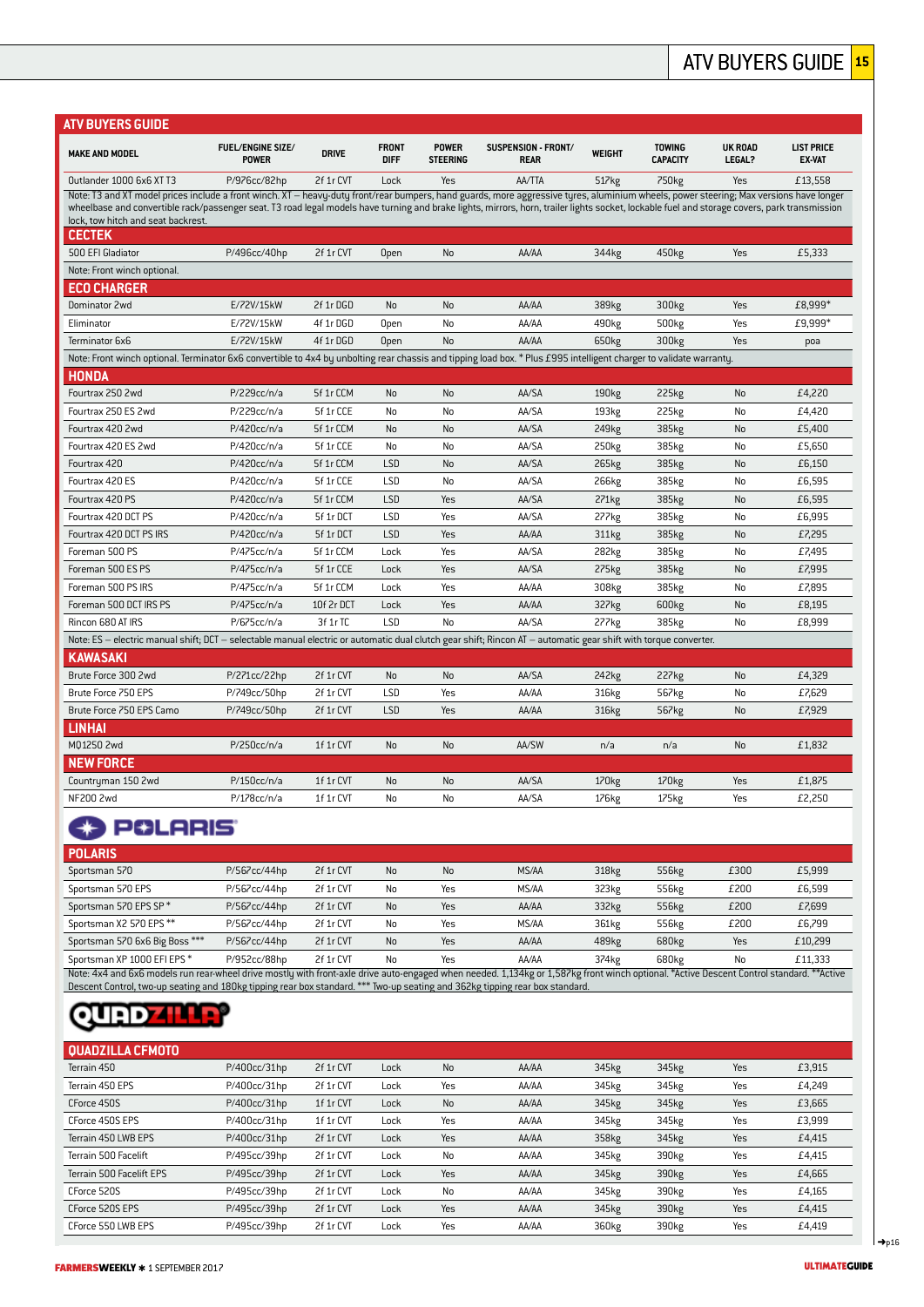### **<sup>16</sup>** ATV BUYERS GUIDE

| <b>ATV BUYERS GUIDE</b>                                                                                                                                                            |                                          |              |                             |                                 |                                    |                   |                                  |                                 |                                    |
|------------------------------------------------------------------------------------------------------------------------------------------------------------------------------------|------------------------------------------|--------------|-----------------------------|---------------------------------|------------------------------------|-------------------|----------------------------------|---------------------------------|------------------------------------|
| <b>MAKE AND MODEL</b>                                                                                                                                                              | <b>FUEL/ENGINE SIZE/</b><br><b>POWER</b> | <b>DRIVE</b> | <b>FRONT</b><br><b>DIFF</b> | <b>POWER</b><br><b>STEERING</b> | SUSPENSION - FRONT/<br><b>REAR</b> | <b>WEIGHT</b>     | <b>TOWING</b><br><b>CAPACITY</b> | <b>UK ROAD</b><br><b>LEGAL?</b> | <b>LIST PRICE</b><br><b>EX-VAT</b> |
| Terrain 500 LWB EPS                                                                                                                                                                | P/495cc/39hp                             | 2f 1r CVT    | $L$ ock                     | <b>Yes</b>                      | AA/AA                              | 360kg             | 390kg                            | Yes                             | £4,665                             |
| Note: All models have a 1,500kg front winch as standard. Terrain 450 EPS and CForce 450 S have seat backrest; Terrain 450 EPS LWB and 550 EPS LWB have extended seat with backrest |                                          |              |                             |                                 |                                    |                   |                                  |                                 |                                    |
| and 1,460mm wheelbase; standard models 1,260mm. Terrain models steel or alloy wheels; CForce models alloy wheels. All 450 and 500 models have anti-theft locking gear lever.       |                                          |              |                             |                                 |                                    |                   |                                  |                                 |                                    |
| <b>SSUZUKI</b>                                                                                                                                                                     |                                          |              |                             |                                 |                                    |                   |                                  |                                 |                                    |
| <b>SUZUKI</b>                                                                                                                                                                      |                                          |              |                             |                                 |                                    |                   |                                  |                                 |                                    |
| Ozark LT-F250 2wd                                                                                                                                                                  | P/246cc/17hp                             | 5f 1r CCM    | <b>No</b>                   | <b>No</b>                       | AA/SA                              | 199 <sub>kg</sub> | 330kg                            | No                              | £3,999                             |
| KingQuad LT-F400F                                                                                                                                                                  | P/376cc/27hp                             | 10f 2r CCM   | <b>LSD</b>                  | No                              | AA/SA                              | 279 <sub>kg</sub> | 450kg                            | No                              | £5,249                             |
| KingQuadLT-A400F                                                                                                                                                                   | P/376cc/27hp                             | 1f 1r CVT    | LSD                         | <b>No</b>                       | AA/SA                              | 285kg             | 450 <sub>kg</sub>                | No                              | £5,549                             |
| KingQuad LT-A500X                                                                                                                                                                  | P/493cc/39hp                             | 2f 1r CVT    | LSD/Lock*                   | <b>No</b>                       | AA/AA                              | 307kg             | 450kg                            | No                              | £7,100                             |
| KingQuad LT-A500XP                                                                                                                                                                 | P/493cc/39hp                             | 2f 1r CVT    | LSD/Lock*                   | Yes                             | AA/AA                              | 302kg             | 450kg                            | <b>No</b>                       | £7,699                             |
| KingQuad LT-A750XP                                                                                                                                                                 | P/722cc/50hp                             | 2f 1r CVT    | LSD/Lock*                   | Yes                             | AA/AA                              | 307kg             | 450kg                            | No                              | £8.500                             |
| Note: * Limited slip diff standard, locking diff optional.                                                                                                                         |                                          |              |                             |                                 |                                    |                   |                                  |                                 |                                    |
| <b>TGB</b>                                                                                                                                                                         |                                          |              |                             |                                 |                                    |                   |                                  |                                 |                                    |
| Blade 425 SL                                                                                                                                                                       | P/403cc/29hp                             | 2f 1r CVT    | LSD                         | <b>No</b>                       | AA/SA                              | 303kg             | n/a                              | <b>No</b>                       | £4,165                             |
| Blade 550 SL                                                                                                                                                                       | P/503cc/35hp                             | 2f 1r CVT    | <b>LSD</b>                  | No                              | AA/AA                              | 364kg             | n/a                              | Yes                             | £4,582                             |
| Blade 550 SE EFi IRS                                                                                                                                                               | P/503cc/40hp                             | 2f 1r CVT    | LSD                         | <b>No</b>                       | AA/AA                              | 364kg             | n/a                              | Yes                             | £5,332                             |
| Blade 600 SL EPS                                                                                                                                                                   | P/561cc/44hp                             | 2f 1r CVT    | LSD                         | Yes                             | AA/AA                              | 376kg             | n/a                              | Yes                             | £5,749                             |
| Blade 600 LT Deluxe                                                                                                                                                                | P/561cc/44hp                             | 2f 1r CVT    | LSD                         | Yes                             | AA/AA                              | 387kg             | n/a                              | Yes                             | £6,165                             |
| Blade 1000 V-Twin                                                                                                                                                                  | P/997cc/83hp                             | 2f 1r CVT    | <b>LSD</b>                  | <b>No</b>                       | AA/AA                              | 406kg             | n/a                              | Yes                             | £6,832                             |
| Blade 1000 V-Twin EFi EPS                                                                                                                                                          | P/997cc/83hp                             | 2f 1r CVT    | LSD                         | <b>No</b>                       | AA/AA                              | 406kg             | n/a                              | Yes                             | £8,332                             |
| Note: All models have a front winch as standard. Blade 1000 has permanent 4wd.                                                                                                     |                                          |              |                             |                                 |                                    |                   |                                  |                                 |                                    |

## **@YAMAHA**

| <b>YAMAHA</b>                                                                                                                                                                                                                  |             |           |            |           |       |                   |                   |     |        |  |  |
|--------------------------------------------------------------------------------------------------------------------------------------------------------------------------------------------------------------------------------|-------------|-----------|------------|-----------|-------|-------------------|-------------------|-----|--------|--|--|
| Grizzly 350 2wd                                                                                                                                                                                                                | P/348cc/n/a | 1f 1r CVT | No         | <b>No</b> | AA/SA | 243 <sub>kg</sub> | 500 <sub>kg</sub> | No  | £4,949 |  |  |
| Grizzly 350                                                                                                                                                                                                                    | P/348cc/n/a | 1f 1r CVT | LSD        | No        | AA/SA | 243 <sub>kg</sub> | 500 <sub>kg</sub> | No  | £5,699 |  |  |
| Grizzly 350 WVTA                                                                                                                                                                                                               | P/348cc/n/a | 1f 1r CVT | <b>LSD</b> | <b>No</b> | AA/SA | 245kg             | 500 <sub>kg</sub> | Yes | £6,249 |  |  |
| Grizzly 450 IRS                                                                                                                                                                                                                | P/421cc/n/a | 2f 1r CVT | Lock       | No        | AA/AA | 261kg             | 500 <sub>kg</sub> | No  | £6,649 |  |  |
| Grizzly 450 IRS EPS                                                                                                                                                                                                            | P/421cc/n/a | 2f 1r CVT | Lock       | Yes       | AA/AA | 268kg             | 500 <sub>kg</sub> | No  | £7,149 |  |  |
| Grizzly 700 EPS                                                                                                                                                                                                                | P/708cc/n/a | 2f 1r CVT | LSD        | Yes       | AA/AA | 300kg             | 600kg             | No  | £8,699 |  |  |
| Grizzly 700 EPS Camo                                                                                                                                                                                                           | P/708cc/n/a | 2f 1r CVT | <b>LSD</b> | Yes       | AA/AA | 300kg             | 600kg             | No  | £8,999 |  |  |
| Grizzly 700 EPS SE                                                                                                                                                                                                             | P/708cc/n/a | 2f 1r CVT | Lock       | Yes       | AA/AA | 300kg             | 600 <sub>kg</sub> | No  | £8,999 |  |  |
| Kodiak 450                                                                                                                                                                                                                     | P/421cc/n/a | 2f 1r CVT | <b>LSD</b> | No        | AA/AA | 289 <sub>kg</sub> | 600kg             | No  | £6,799 |  |  |
| Kodiak 450 EPS                                                                                                                                                                                                                 | P/421cc/n/a | 2f 1r CVT | LSD        | Yes       | AA/AA | 295kg             | 600 <sub>kg</sub> | No  | £6,999 |  |  |
| Kodiak 700                                                                                                                                                                                                                     | P/708cc/n/a | 2f 1r CVT | <b>LSD</b> | No        | AA/AA | 280 <sub>kg</sub> | 600kg             | No  | £7,449 |  |  |
| Kodiak 700 EPS                                                                                                                                                                                                                 | P/708cc/n/a | 2f 1r CVT | LSD        | Yes       | AA/AA | 280 <sub>kg</sub> | 600 <sub>kg</sub> | No  | £8,049 |  |  |
| Kodiak 700 EPS Camo                                                                                                                                                                                                            | P/708cc/n/a | 2f 1r CVT | <b>LSD</b> | Yes       | AA/AA | 280 <sub>kg</sub> | 600kg             | No  | £8,149 |  |  |
| Kodiak 700 EPS SE                                                                                                                                                                                                              | P/708cc/n/a | 2f 1r CVT | Lock       | Yes       | AA/AA | 280 <sub>kg</sub> | 600 <sub>kg</sub> | No  | £8,299 |  |  |
| Note: All models have a 907kg front winch as standard, 1,133kg optional. Grizzly EPS SE and Kodiak 700 EPS SE have electronic 2wd, 4wd, 4wd with diff lock selection; non-SE models have<br>lever-operated 2wd, 4wd selection. |             |           |            |           |       |                   |                   |     |        |  |  |

# **YOUR ULTIMATE GUIDE TO... BUYING A FARM BUGGY**

| <b>FARM BUGGY BUYERS GUIDE</b>                                                                                                                                                                                                                                                                                                                                                                                                                                                                                                                                                      |                                          |              |                                 |             |                                 |                                          |                                  |                   |                          |  |  |
|-------------------------------------------------------------------------------------------------------------------------------------------------------------------------------------------------------------------------------------------------------------------------------------------------------------------------------------------------------------------------------------------------------------------------------------------------------------------------------------------------------------------------------------------------------------------------------------|------------------------------------------|--------------|---------------------------------|-------------|---------------------------------|------------------------------------------|----------------------------------|-------------------|--------------------------|--|--|
| <b>MAKE AND MODEL</b>                                                                                                                                                                                                                                                                                                                                                                                                                                                                                                                                                               | <b>FUEL/ENGINE SIZE/</b><br><b>POWER</b> | <b>DRIVE</b> | <b>POWER</b><br><b>STEERING</b> | WEIGHT (KG) | PAYLOAD<br><b>CAPACITY (KG)</b> | <b>CARGO BOX</b><br><b>CAPACITY (KG)</b> | <b>TOWING</b><br><b>CAPACITY</b> | UK ROAD<br>LEGAL? | <b>LIST PRICE EX VAT</b> |  |  |
| Traction: All models have selectable (or auto) 2/4-wheel drive unless stated 2wd. CVT - continuously variable transmission (variator + belts); Hydro - hydrostatic drive; EM - electric motor(s);<br>4wd - permanent four-wheel drive; 2/4wd - selectable two- and four-wheel drive; a2/4wd - automatic two- and four-wheel drive; n/a = information not available. Note: * These models have a<br>second row of pack-away or permanent seats. Std – standard equipment; No – not available; $n/a$ – manufacturer or distributor has not supplied information.<br>Side-by-side ATVs |                                          |              |                                 |             |                                 |                                          |                                  |                   |                          |  |  |
| <b>AEON</b>                                                                                                                                                                                                                                                                                                                                                                                                                                                                                                                                                                         |                                          |              |                                 |             |                                 |                                          |                                  |                   |                          |  |  |
| Cube 350 2wd                                                                                                                                                                                                                                                                                                                                                                                                                                                                                                                                                                        | $P/313cc/18$ hp                          | 1f 1r CVT    | No                              | 433         | 479                             | 200                                      | n/a                              | Std               | n/a                      |  |  |
| Cube 400                                                                                                                                                                                                                                                                                                                                                                                                                                                                                                                                                                            | P/313cc/30hp                             | 2f 1r CVT    | No                              | 433         | 479                             | 200                                      | n/a                              | Std               | n/a                      |  |  |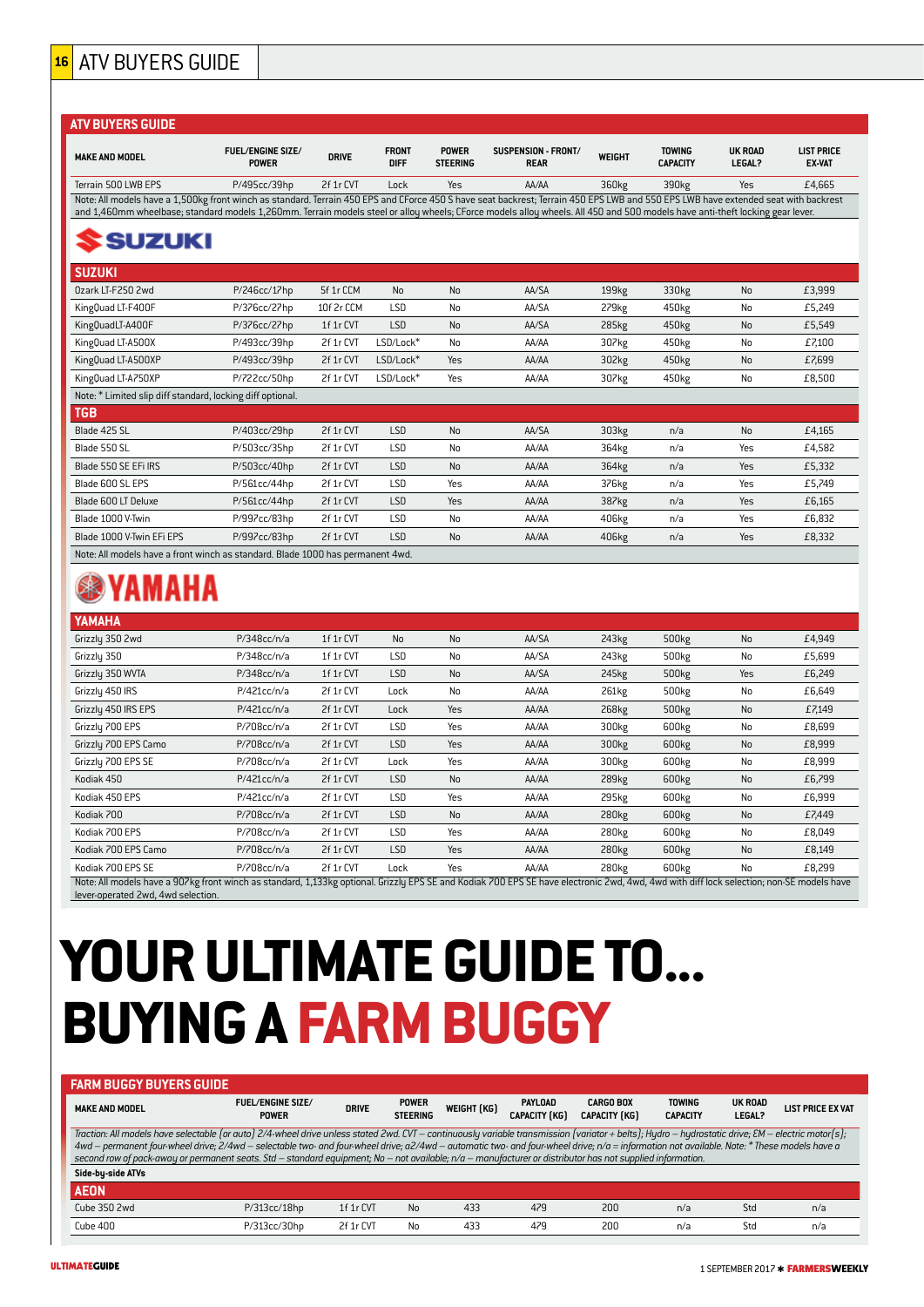#### **FARM BUGGY BUYERS GUIDE MAKE AND MODEL FUEL/ENGINE SIZE/ POWER WEIGHT** (KG) **PAYLOAD**<br>STEERING **WEIGHT** (KG) CAPACITY (K **CARGO BOX TOWING UK ROAD POWER DRIVE POWER LEGAL? LIST PRICE EX VAT CAPACITY (KG) CAPACITY (KG) CAPACITY ARCTIC CAT** Prowler 500 P/443cc/n/a 2f 1r CVT No 496 n/a 226 n/a No n/a Prowler 700i HDX P/695cc/n/a 2f 1r CVT Std 618 n/a 454 n/a No n/a Prowler 700i Crew \* P/695cc/n/a 2f 1r CVT Std 736 n/a 454 n/a No n/a Prowler 1000 XT P/951cc/n/a 2f 1r CVT Std 596 n/a 272 n/a No n/a Note: \* two row seating. **AUSA** Task M 50D D/1028cc/26hp 2f 1r CVT No 650 680 500 n/a Std n/a Note: Top speed 60kph. *can-am (@* **CAN-AM** Traxter HD5 BASE P/427cc/38hp 2f 1r CVT no 583kg 544kg 272kg 680kg no £7,899 Traxter DPS HD5 P/427cc/38hp 2f 1r CVT yes 583kg 544kg 272kg 680kg no £9,099 Traxter HD8 BASE P/799cc/50hp 2f 1r CVT no 633kg 680kg 454kg 907kg no £8,499 Traxter DPS HD8 P/799cc/50hp 2f 1r CVT std 646kg 680kg 454kg 907kg no £9,699 Traxter Max DPS HD8 \* P/799cc/50hp 2f 1r CVT std 775kg 793kg 454kg 907kg no £10,724 Traxter HD8 STD T1B homologated P/799cc/50hp 2f 1r CVT no 633kg 680kg 454kg 907kg std £9,524 Traxter HD8 Pro T1B homologated P/799cc/50hp 2f 1r CVT std 700kg 616kg 390kg 907kg std £11,074 Traxter HD8 XT P/799cc/50hp 2f 1r CVT std 703kg 680kg 454kg 907kg no £11,758 Traxter HD10 XT P/976cc/72hp 2f 1r CVT std 703kg 680kg 454kg 907kg opt £13,732 Traxter Max HD10 XT \* P/976cc/72hp 2f 1r CVT std 847kg 793kg 454kg 907kg opt £14,758 Note: \*Two-row seating. Pro Torque transmission provides 2wd and 4wd with open or locked rear differential plus auto locking front differential. DPS models have dynamic power steering; Pro models have rider-adjustable and speed-related power steering assistance; Pro and XT models fitted with 2,014kg winch. **CUB CADET** Big Country D/854cc/21hp 2f 1r CVT No 727 420 409 750 Std £13,999 Note: Top speed 40kph. Half and full cab options available. **CUSHMAN** 1600XD-R D/1,007cc/22hp 2f 1r CVT Std 840 726 500 590 Std £12,016 1600XD-R half-cab D/1,007cc/22hp 2f 1r CVT Std 840 726 500 590 Std £13,728 1600XD-R full cab D/1,007cc/22hp 2f 1r CVT Std 840 726 500 590 Std £15,506 Note: Glass front windscreen with wiper from £863. Full cab includes heater and demister. Top speed 40kph. **HONDA** Pioneer 700-2 P/675cc/36hp 3f 1r HTC No 574 582 386 680 No £11,500 Pioneer 700-2 half cab P/675cc/36hp 3f 1r HTC No 574 582 386 680 No £12,864 Pioneer 700-2 full cab P/675cc/36hp 3f 1r HTC No 574 582 386 680 No £14,070 Pioneer 700-4 \* P/675cc/36hp 3f 1r HTC No 639 582 386 680 No £12,625 Pioneer 700-4 half cab \* P/675cc/36hp 3f 1r HTC No 639 582 386 680 No £14,445 Pioneer 700-4 full cab \* P/675cc/36hp 3f 1r HTC No 639 582 386 680 No £16,456 Note: \* two row seating. Top speed 68kph. **JOHN DEERE** Gator HPX Diesel D/854cc/18.5hp 2f 1r CVT Std 693 635 454 590 £1,265 £12,176 Gator HPX Diesel full cab  $D/854$ cc/18.5hp  $2f 1r$  CVT Std 693 635 454 590 £1,265 £14,358 Gator XUV 855D D/854cc/22hp 2f 1r CVT Std 788 635 454 680 £1,105 £14,895 Gator XUV 855D full cab D/854cc/22hp 2f 1r CVT Std 788 635 454 680 £1,105 £17,400 Gator XUV 855D S4 \* D/854cc/22hp 2f 1r CVT Std 946 635 454 680 £1,234 £16,714 Gator XUV 855D S4 full cab \* D/854cc/22hp 2f 1r CVT Std 946 635 454 680 £1,234 £17,660 Gator XUV 560 P/570cc/16hp 2f 1r CVT No 576 363 181 499 £1,569 £8,958 Gator XUV 590i P/586cc/32hp 2f 1r CVT Std 644 363 181 499 £1,569 £10,650 Gator XUV 590i S4 \* P/586cc/32hp 2f 1r CVT Std 746 544 181 499 £1,569 £11,993 Gator XUV 825i P/812cc/50hp 2f 1r CVT Std 788 635 454 680 No £15,076 Gator XUV 825i full cab P/812cc/50hp 2f 1r CVT Std 788 635 454 680 No £17,559 Note: \*Two-row seating. Top speeds – HPX 40kph, 855D 51kph, 560 45kph, 590i 73kph, 825i 71kph. **KAWASAKI** Mule SX 2wd P/401cc/12.5hp 1f 1r CVT No 439 415 181 500 No £6,079 Mule SX 4x4 P/401cc/12.5hp 2f 1r CVT No 468 420 181 500 No £6,779 Mule Pro DX D/993cc/24hp 2f 1r CVT Std 828 733 453 907 Option £12,079 Mule Pro DX full cab D/993cc/24hp 2f 1r CVT Std 828 733 453 907 Option £14,708 Mule Pro DXT \* D/993cc/24hp 2f 1r CVT Std 828 733 158/453 907 Option £13,729 Mule Pro DXT full cab \* D/993cc/24hp 2f 1r CVT Std 865 733 158/453 907 Option £17,302 Note: \*Two-row seating. Top speeds - SX 40kph, Pro 50kph. Full hard cab option includes a heater. Mule Pro DX/DXT front windscreen with wiper/washer £759. **KIOTI** Mechron 2200 D/1007cc/22hp 2f 1r CVT Std 740 725 500 590 No £12,990

Mechron 2200 half cab D/1007cc/22hp 2f 1r CVT Std 740 725 500 590 No £14,160

 $m18$